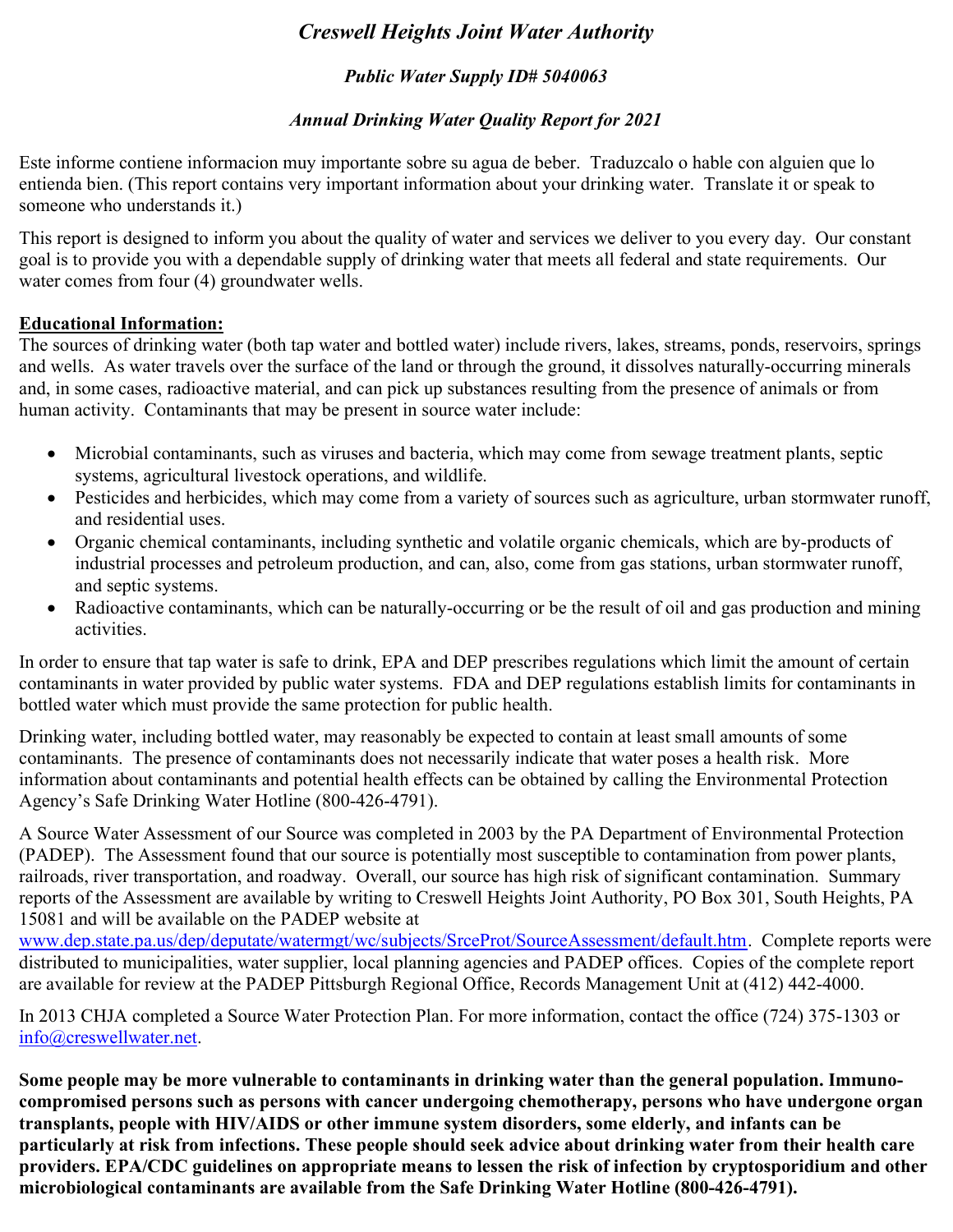Creswell Heights Joint Water Authority routinely monitors for constituents in your drinking water according to Federal and State laws. The following table shows what we detected in our water during the period of January 1<sup>st</sup> to December 31<sup>st</sup>, 2021. It's important to remember that the presence of these constituents does not necessarily pose a health risk. In the following tables, you will find many terms and abbreviations you may not be familiar with. To help you better understand these terms we have provided the following:

## Definitions and Abbreviations:

 $ppm$  - Parts per million or milligrams per Liter (mg/L). One part per million corresponds to one minute in two years or a single penny in \$10,000.

**ppb** - Parts per billion or micrograms per Liter (ug/L). One part per billion corresponds to one minute in 2,000 years, or a single penny in \$10,000,000.

**Action Level (AL)** - The concentration of a contaminant that, if exceeded, triggers treatment or other requirements which a water system must follow.

**Maximum Contaminant Level** - The "Maximum Allowed" (MCL) is the highest level of a contaminant that is allowed in drinking water. MCLs are set as close to the MCLGs as feasible using the best available treatment technology.

**Maximum Contaminant Level Goal** - The "Goal" (MCLG) is the level of a contaminant in drinking water below which there is no known or expected risk to health. MCLGs allow for a margin of safety.

**Maximum Residual Disinfectant Level (MRDL)** - The highest level of disinfectant allowed in drinking water. There is convincing evidence that addition of a disinfectant is necessary for control of microbial contaminants.

**Maximum Residual Disinfectant Level Goal (MRDLG)** - The level of drinking water disinfectant below which there is no known or expected risk to health. MRDLGs do not reflect the benefits of the use of disinfectants to control microbial contaminants.

Minimum Residual Disinfectant Level (MinRDL) - The minimum level of residual disinfectant required at the entry point to the distribution system.

| IEST RESULTS             |                               |       |                  |                          |                  |                     |                    |                                                                                                                                   |
|--------------------------|-------------------------------|-------|------------------|--------------------------|------------------|---------------------|--------------------|-----------------------------------------------------------------------------------------------------------------------------------|
| Contaminant              | Date<br><b>Sampled</b>        | Units | <b>Violation</b> | Level<br><b>Detected</b> | Range            | <b>MCLG</b>         | <b>MCL</b>         | <b>Likely Source of Contamination</b>                                                                                             |
| Haloacetic Acids         | $8 - 3 - 21$<br>$11 - 2 - 21$ | ppb   | No               | 9.22                     | $8.7 -$<br>9.22  | $\theta$            | 60                 | By-product of drinking water<br>chlorination                                                                                      |
| Trihalomethanes          | $8 - 3 - 21$<br>$11 - 2 - 21$ | ppb   | No               | 42.2                     | $34.5 -$<br>42.2 | $\theta$            | 80                 | By-product of drinking water<br>disinfection                                                                                      |
| Fluoride                 | $9 - 13 - 21$                 | ppm   | No.              | 0.17                     | (a)              | 2                   | 2                  | Water additive that promotes strong<br>teeth, erosion of natural deposits,<br>discharge from fertilizer and<br>aluminum factories |
| Barium                   | $9 - 13 - 21$                 | ppm   | No               | 0.0311                   | (a)              | $\overline{2}$      | 2                  | Discharge of drilling wastes,<br>Discharge from metal refineries,<br>erosion of natural deposits                                  |
| Distribution<br>Chlorine | Dec 2021                      | ppm   | No               | 0.56(b)                  | $0.56 -$<br>0.94 | <b>MRDLG</b><br>4.0 | <b>MRDL</b><br>4.0 | Additive to control microbes                                                                                                      |
| Nickel                   | $9 - 13 - 21$                 | ppb   | No               | 0.425                    | (a)              | n/a                 | n/a                | Metal plating industries, combustion<br>of fossil fuels, and nickel mining and<br>electroplating                                  |

TEST RESULTS

a.) Only one sample required. All samples were taken on the dates shown. The results are from the latest samples required by regulations.

b.) Lowest level detected for 2021.

| <b>Entry Point Disinfectant</b> |               |                                 |                               |      |                        |                  |                                            |
|---------------------------------|---------------|---------------------------------|-------------------------------|------|------------------------|------------------|--------------------------------------------|
| Contaminant                     | <b>MinRDL</b> | <b>Lowest level</b><br>detected | Range of<br><b>Detections</b> | Unit | Date<br><b>Sampled</b> | <b>Violation</b> | <b>Likely Source of Contamination</b>      |
| <b>Chlorine</b>                 | 0.65          | 0.87                            | $0.87 - 1.19$                 | ppm  | 1-10-21                | No               | Water additive used to control<br>microbes |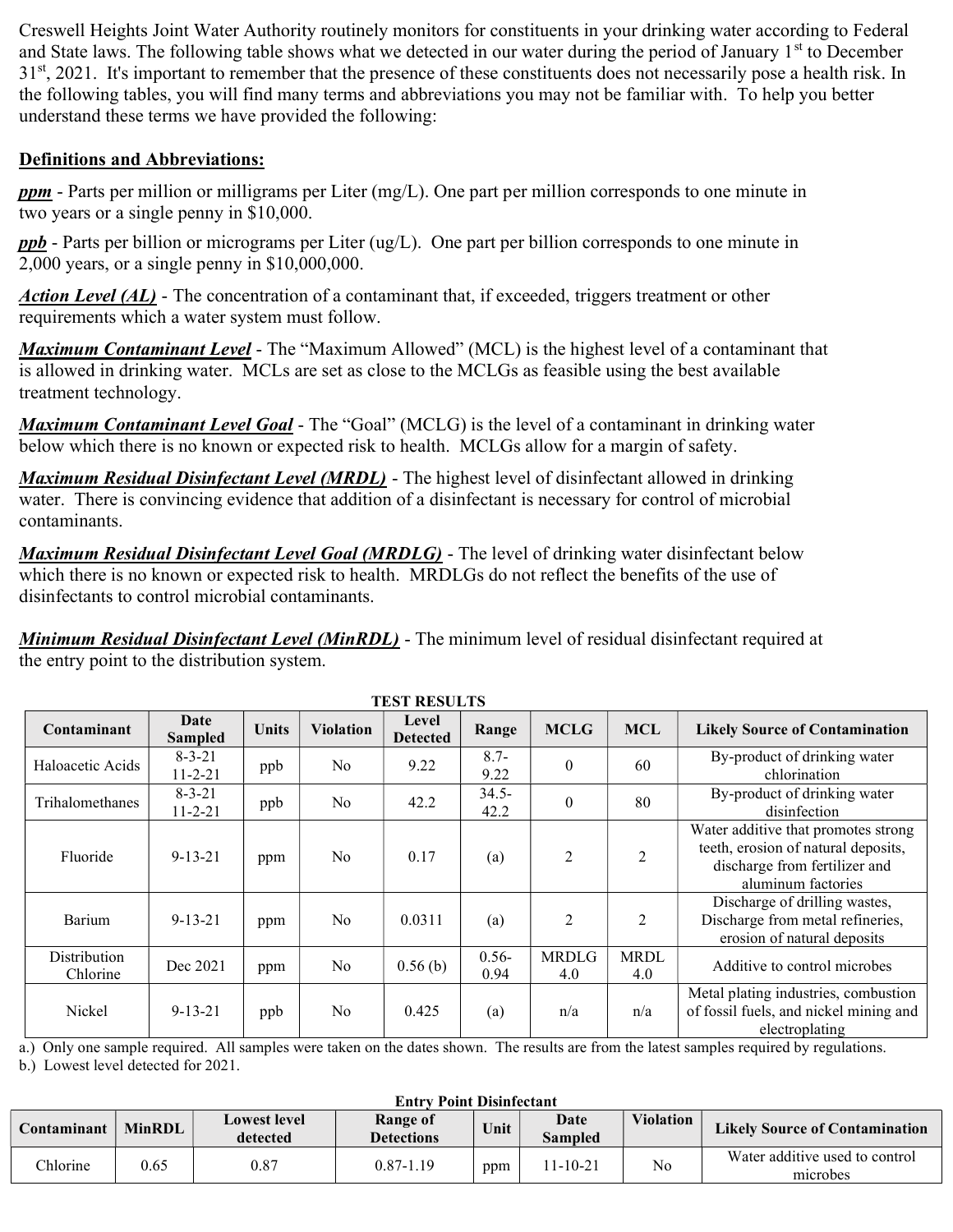### Lead and Copper Testing:

In 2020 CHJA tested 32 homes for the presence of lead and copper in their household plumbing, the 90<sup>th</sup> percentile results for both lead and copper were below the action levels as you can see in the chart below. If present elevated levels of lead can cause serious health problems, especially for pregnant women and young children. Lead in drinking water is primarily from materials and components associated with service lines and home plumbing. CHJA is responsible for providing high quality drinking water but cannot control the variety of materials used in plumbing components. When your water has been sitting for several hours, you can minimize the potential for lead exposure by flushing your tap for 30 seconds to 2 minutes before using water for drinking or cooking. If you are concerned about lead in your water, you may wish to have your water tested. Information on lead in drinking water, testing methods and steps you can take to minimize exposure is available from the Safe Drinking Water Hotline or at http://www.epa.gov/safewater/lead.

What can you do to reduce exposure to copper in drinking water? Run your water to flush out copper. If water hasn't been used for several hours, run water for 30 seconds to 2 minutes or until it becomes cold or reaches a steady temperature before using it for drinking or cooking.

| Contaminant | <b>Date</b><br>Sampled        | <b>Violation</b> | <b>Units</b> | <b>90TH</b><br>Percentile | Range              | <b>MCLG</b>  | <b>MCL</b> | <b>Likely Source of Contamination</b>                                                                           |
|-------------|-------------------------------|------------------|--------------|---------------------------|--------------------|--------------|------------|-----------------------------------------------------------------------------------------------------------------|
| Lead        | $6 - 1 - 20$<br>$9 - 30 - 20$ | N <sub>o</sub>   | ppb          | 0.59                      | $0 -$<br>0.78      | $\mathbf{0}$ | $AL=15.0$  | Corrosion of household plumbing<br>systems; erosion of natural<br>deposits                                      |
| Copper      | $6 - 1 - 20$<br>$9 - 30 - 20$ | N <sub>o</sub>   | ppm          | 0.528                     | $0.137 -$<br>0.796 | 1.3          | $AL=1.3$   | Corrosion of household plumbing<br>systems; erosion of natural<br>deposits; leaching from wood<br>preservatives |

June-September 2020